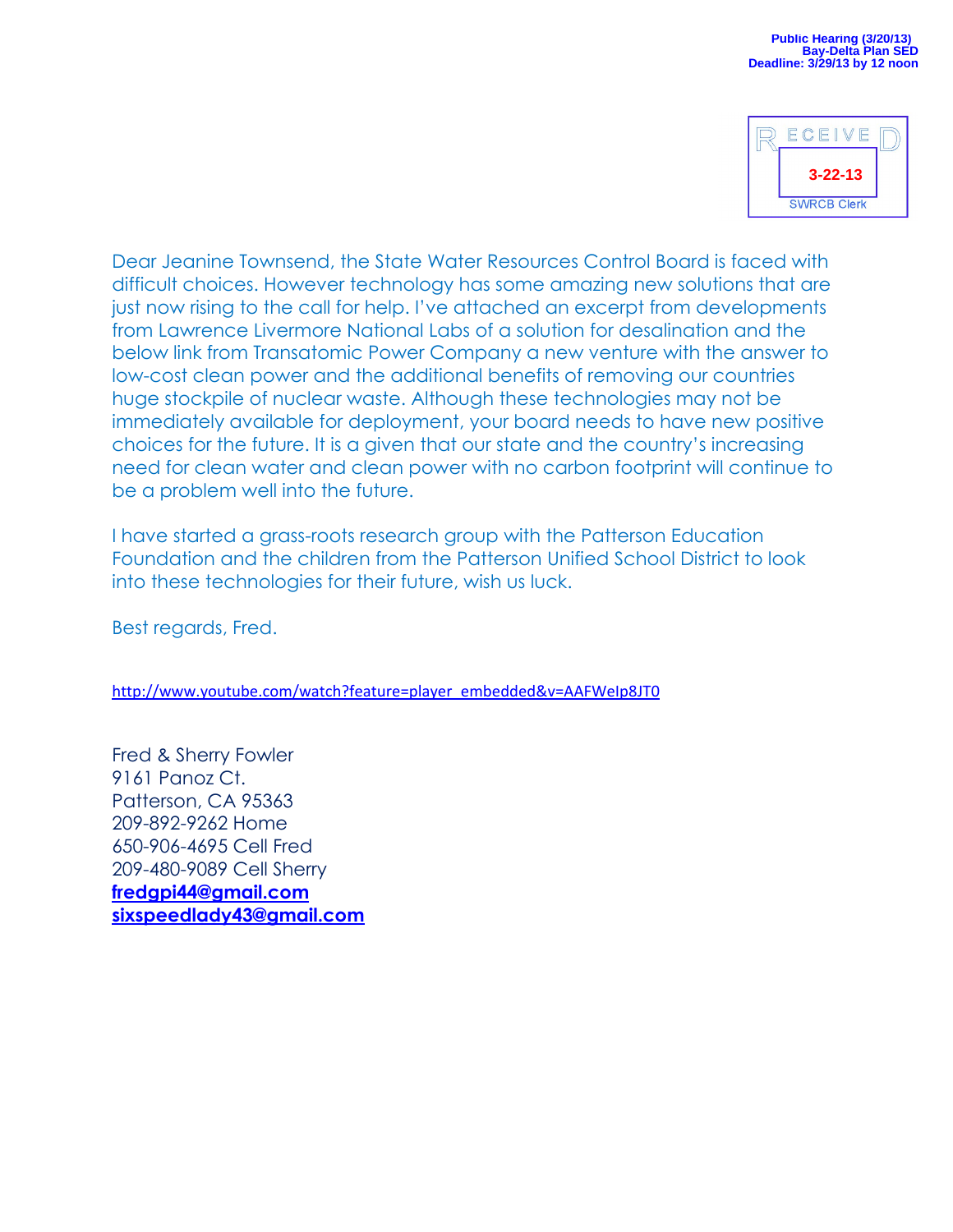Nanotube membranes offer possibility of cheaper desalination

LIVERMORE, Calif. — A nanotube membrane on a silicon chip the size of a quarter may offer a cheaper way to remove salt from water.

Researchers at Lawrence Livermore National Laboratory have created a membrane made of carbon nanotubes and silicon that may offer, among many possible applications, a less expensive desalination.



The nanotubes, special molecules made of carbon atoms in a unique arrangement, are hollow and more than 50,000 times thinner than a human hair. Billions of these tubes act as the pores in the membrane. The super smooth inside of the nanotubes allow liquids and gases to rapidly flow through, while the tiny pore size can block larger molecules. This previously unobserved phenomenon opens a vast array of possible applications.

Scott Dougherty, LLNL The team was able to measure

Artist's rendering of methane molecules flowing through a carbon nanotube less than two nanometers in diameter. [\(Click](https://www.llnl.gov/news/newsreleases/2006/images/membrane_big.jpg)  [here](https://www.llnl.gov/news/newsreleases/2006/images/membrane_big.jpg) to download a high-resolution image.)

flows of liquids and gases by making a membrane on a silicon chip with carbon nanotube pores making up the

holes of the membrane. The membrane is created by filling the gaps between aligned carbon nanotubes with a ceramic matrix material. The pores are so small that only six water molecules could fit across their diameter.

"The gas and water flows that we measured are 100 to 10,000 times faster than what classical models predict," said Olgica Bakajin, the Livermore scientist who led the research. "This is like having a garden hose that can deliver as much water in the same amount of time as a fire hose that is ten times larger."

The research resulted from collaboration between Olgica Bakajin and Aleksandr Noy, who were both recruited to Lawrence Livermore Lab as "Lawrence Fellows" – the Laboratory's initiative to bring in talented young scientists. The principal contributors to the work are postdoctoral researcher Jason Holt and Hyung Gyu Park, a UC Berkeley mechanical engineering graduate student and student employee at Livermore. Other LLNL co-authors included Yinmin Wang,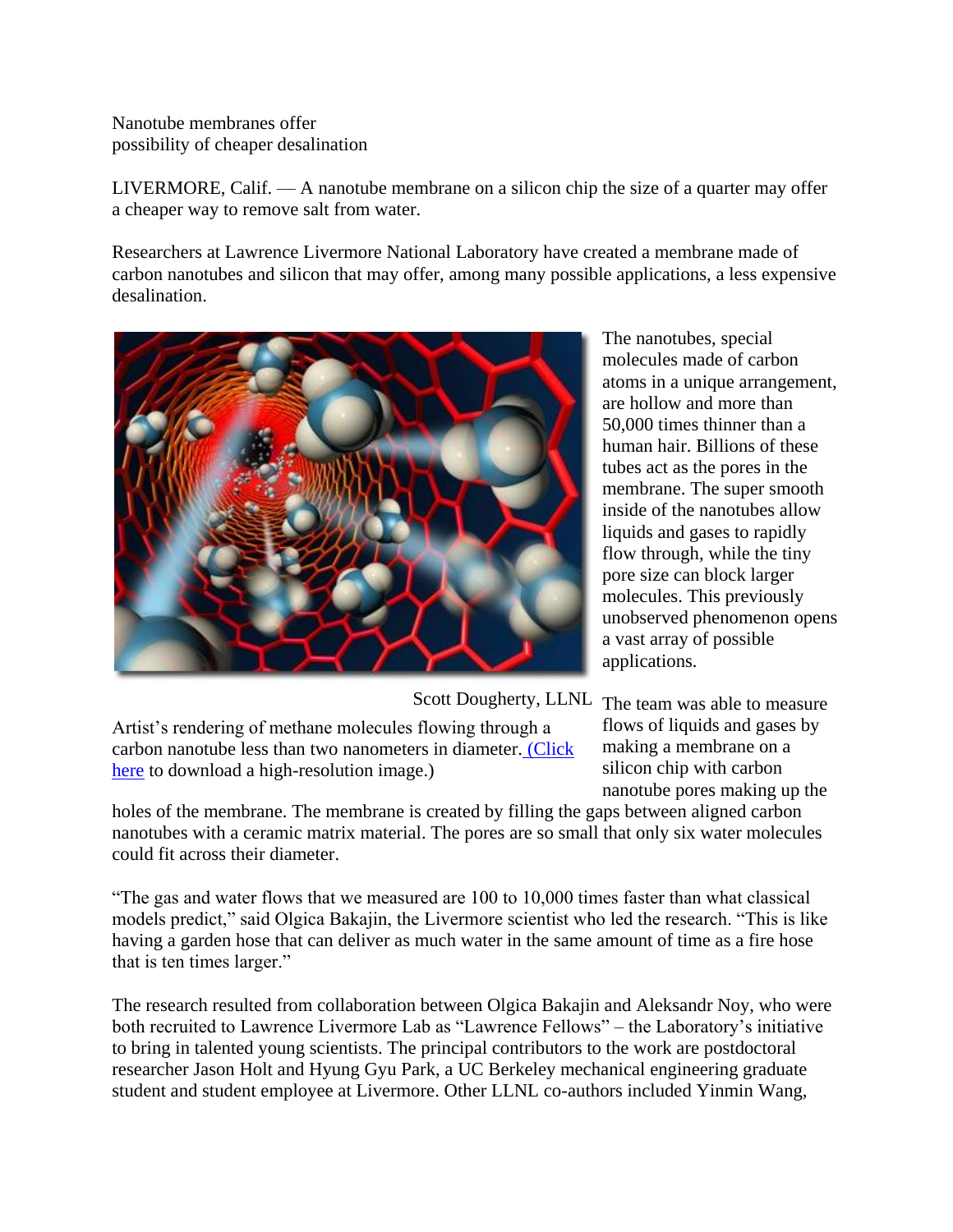staff scientist, Michael Stadermann, postdoctoral researcher, and Alexander Artyukhin, graduate student employee. The team collaborated with UC Berkeley's professor of mechanical engineering Costas Grigoropoulos. David Eaglesham, now at Applied Materials, also contributed in the early stages of this work.

Membranes that have carbon nanotubes as pores could be used in desalination and demineralization. Salt removal from water, commonly performed through reverse osmosis, uses less permeable membranes, requires large amounts of pressure and is quite expensive. However, these more permeable nanotube membranes could reduce the energy costs of desalination by up to 75 percent compared to conventional membranes used in reverse osmosis.

Carbon nanotubes are a unique platform for studying molecular transport and nanofluidics. Their nanometer-size, atomically smooth surfaces and similarity to cellular water transport channels make them exceptionally suited for this purpose.

"Since water does not wet the outside surface of carbon nanotubes, we were skeptical that water would enter into them, let alone flow really fast," Bakajin said. "But the molecular dynamics simulations in the literature predicted fast flow, so we wanted to test the predictions."

"The first time we set up an experiment with water, we left it overnight thinking that the water level above the membrane would not budge," Park said. "Instead, we came back in the morning and there was a little puddle on the floor under the membrane."

Holt added: "The first thing that came to mind was that the membrane broke, but fortunately it didn't. The membrane allowed water through and blocked gold nanoparticles that were just a bit larger than the nanotube pores."

Simulations of gas and water transport through carbon nanotubes predict that each should flow rapidly. Gas molecules should bounce off its



Jason Holt (left) and Hyung Gyu Park inspect a microfabricated carbon nanotube membrane chip with an optical microscope.

atomically smooth surface like billiard balls. Water molecules should slide through either